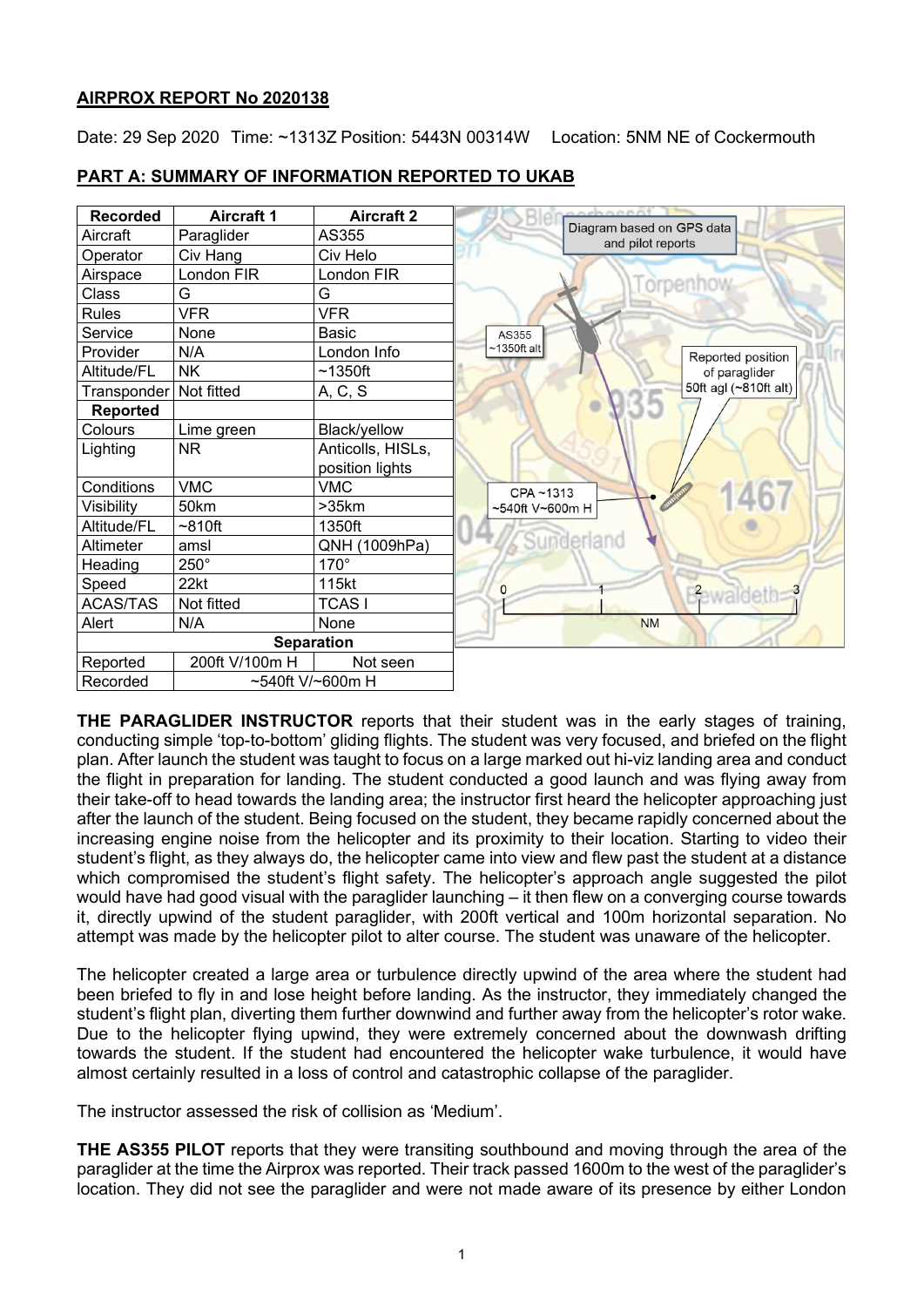Information or Scottish Information. The paraglider reported the Airprox and, based on comparison of its position to the GPS trace of their route, they estimate it was to the east of their track.

The pilot assessed the risk of collision as 'None'.

**THE LONDON FISO** reports that, at approximately 1315Z, [the AS355 pilot] came on frequency approximately 15NM south of DCS at 1500ft. The FISO was aware of NOTAM activity regarding paragliders approximately 8NM SE of DCS; however, [the AS355] was south of this activity when the pilot contacted them. They have since learned that the pilot of one of the paragliders filed an Airprox against [the AS355]. The pilot of [the AS355] did not mention this on RT contact.

## **Factual Background**

The weather at Newcastle was recorded as follows:

METAR EGNT 291320Z 22004KT 170V280 9999 FEW030 15/06 Q1015=

## **Analysis and Investigation**

## **NATS Swanwick Safety Investigations**

The Prestwick Operational Supervisor (OS) received a telephone call from the pilot of a paraglider, who stated that they intended to report an Airprox with an unknown helicopter at approximately 400ft agl in the vicinity of Bassenthwaite. The Prestwick OS ascertained that the helicopter was [the AS355] that had previously received a Basic Service from Scottish FIS, and subsequently London FIS at the time of the event. The pilot of [the AS355] did not report an Airprox on either frequency.

[The AS355] was routeing VFR [southbound]. The pilot of [the AS355] was receiving a Basic Service from Scottish Information (PC FIS). The pilot of [the AS355] reported 3NM north-east of position DCS at **1310:38** (all times UTC) and was subsequently transferred to London Information (L FIS) at **1310:44** abeam the boundary between the two Flight Information Regions. Radar displayed the Mode A of [the AS355] change to 7000 at **1311:03**.

The paraglider pilot was a student, with an instructor observing, reported to be within the vicinity of Bassenthwaite. The Airprox report from the paraglider instructor provided a latitude/longitude position of the area they were flying. Four promulgated paragliding NOTAMs were active for this time; however, the paraglider was not flying within any of these areas. (see Figures 1 and 2).



Figure 1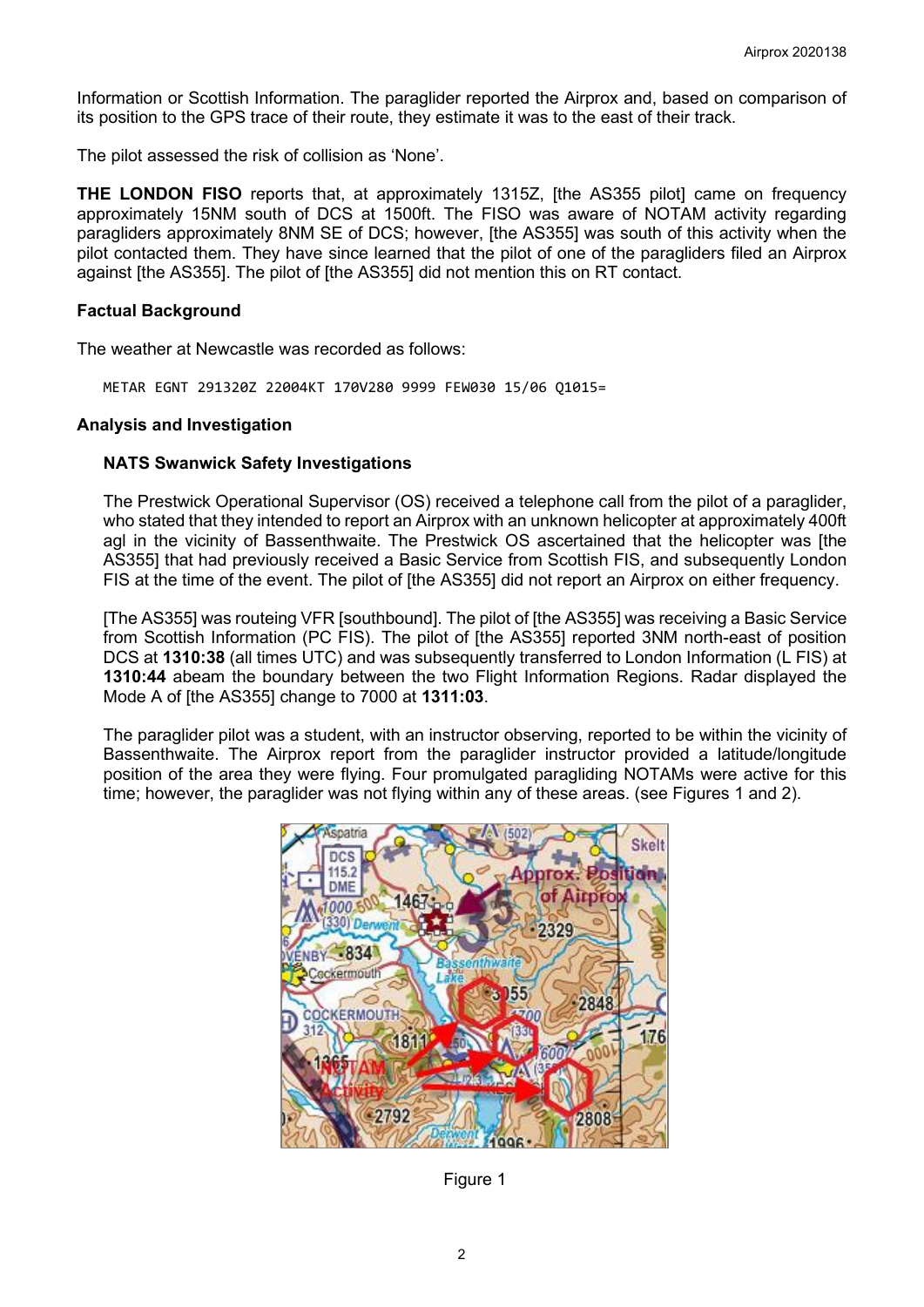Q) EGTT/QWPLW/IV/M/W/000/051/5440N00311W003 B) FROM: 20/09/29 06:00 C) TO: 20/09/29 18:00 E) CIVIL AIRCRAFT NOTIFICATION PROCEDURE - MULTIPLE PARAGLIDERS OPERATING IN LOW FLYING AREA 17 WI 2NM RADIUS OF PSN 543946N 0031047W (ULLOCK PIKE, CUMBRIA). 2000FT AGL. CTC 07557 446043, 20/09/189/LFBC LOWER: SFC UPPER: 5100FT AMSL Q) EGTT/QWPLW/IV/M/W/000/031/5437N00307W003 B) FROM: 20/09/25 10:00 C) TO: 20/10/02 18:00 E) CIVIL AIRCRAFT NOTIFICATION PROCEDURE - MULTIPLE PARAGLIDERS OPERATING IN LOW FLYING AREA 17, THE AMBLESIDE TO BASSENTHWAITE FLOW ARROW, AND NIGHT SECTOR 3BW WI 2NM RADIUS OF PSN 543714N 0030657W (KESWICK, CUMBRIA). 2000FT AGL. CTC 07786 356401, 20/09/169/LFBC LOWER: SFC UPPER: 3100FT AMSL SCHEDULE: 1000-1800 Q) EGTT/QWPLW/IV/M/W/000/049/5436N00302W003 B) FROM: 20/09/29 06:00 C) TO: 20/09/29 18:00 E) CIVIL AIRCRAFT NOTIFICATION PROCEDURE - MULTIPLE PARAGLIDERS OPERATING IN LOW FLYING AREA 17 WI 2NM RADIUS OF PSN 543554N 0030229W (CLOUGH HEAD, CUMBRIA) 2000FT AGL. CTC 07958 450218. 20/09/190/LFBC LOWER: SFC UPPER: 4900FT AMSL Q) EGTT/QWPLW/IV/M/W/000/048/5432N00315W003 B) FROM: 20/09/29 09:00 C) TO: 20/09/29 18:30 E) CIVIL AIRCRAFI NOTIFICATION PROCEDURE - MULTIPLE PARAGLIDERS OPERATING IN LOW FLYING AREA 17 WI 2NM RADIUS OF PSN 543226N 0031529W (BUTTERMERE MOSS, CUMBRIA). 2000FT AGL. CTC 07786930505. 20/09/198/LFBC LOWER: SFC UPPER: 4800FT AMSL

#### Figure 2

The pilot of [the AS355] reported onto the L FIS frequency at **1313:17** stating their position as 11NM south of Kirkbride, at an altitude of 1300ft. The L FISO instructed the pilot to change Mode A to 1177 and informed the pilot that they were receiving a Basic Service.

Based on the information provided within the two Airprox reports, it would appear that the Airprox incident occurred potentially concurrent with the pilot of [the AS355] contacting London Information. Figure 3 displays the position of [the AS355] at this time, with the position of the Airprox location (marked +) based on the paraglider pilot's Airprox report.

Note: The Airprox report from the pilot of [the AS355] provided a different latitude/longitude position from the pilot of the paraglider. This was within 1NM of the paraglider pilot's reported position radius. Safety Investigations has used the paraglider's position report for the basis of this investigation.



Figure 3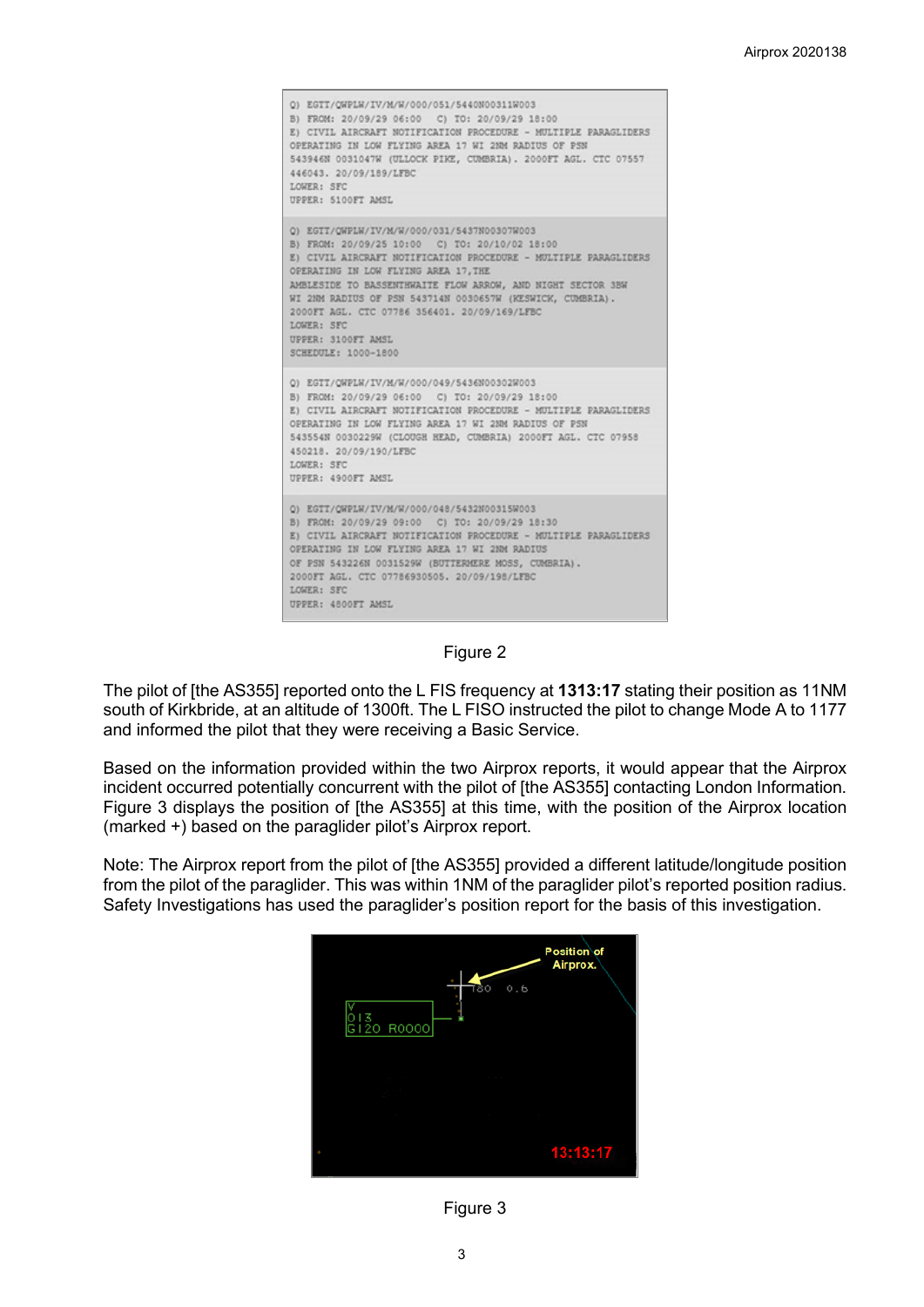L FIS was cognisant of the four separate paragliding activity areas notified by NOTAM, approximately 8NM south-east of position DCS, proceeding south-east along Bassenthwaite Lake and Derwent Water (see Figure 1 & 2). These were marked accordingly on their VFR chart with a single corresponding pin, as is the required process.

The report from the L FISO stated that, although aware of the notified paragliding activity, they did not inform the pilot of [the AS355] of this activity as they believed the reported position and track ensured that [the AS355] had already vacated the area of activity. Kirkbride is approximately 10NM north-east of DCS. However, [the AS355] was actually approaching the notified activity areas.

Although not requested from the pilot of [the AS355], as detailed above, the L FISO should have provided the pilot with information on the notified paraglider activity based on their reported position and altitude. However, the L FISO did not correctly assimilate the aircraft's actual position in relation to the area of activity.

Although the L FISO did not provide activity information to the pilot of [the AS355] that may have provided the pilot with a better situational awareness of the potential aerial hazards within the vicinity of their routeing, this would not have mitigated against this incident, as the Airprox was potentially already occurring, and as per the provided GPS information, the paraglider was not positioned within these notified areas. The PC FISO would not have been aware of the notified activity to inform the pilot of [the AS355] prior to transfer to London FIS, as the activity was south of the PC FIS area of responsibility.

L FIS/PC FIS are a non-radar derived information service, with recognised limitations, and it is ultimately the pilot's responsibility to make themselves aware of notified aerial hazards on their intended routeing. It is also a pilot's responsibility to employ the 'see and be seen' principles of VFR flight.

Using the position report from the paraglider pilot, Safety Investigations estimated the topography elevation of the reported latitude/longitude position by use of Google Maps, as 760ft AMSL. The paraglider pilot report stated that their Above Ground Level (agl) was 50ft. The report from the pilot of [the AS355] stated that their altitude was 1350ft. This calculation, based on the provided GPS information from the paraglider pilot, would suggest that the distance between [the AS355] and the paraglider was an estimated 640ft vertical, and 185m horizontal (see Figure 4).





Safety Investigations was unable to verify the distances between [the AS355] and the paraglider using the LTC Multi-Track radar as there were no primary radar returns associated with the paragliding activity.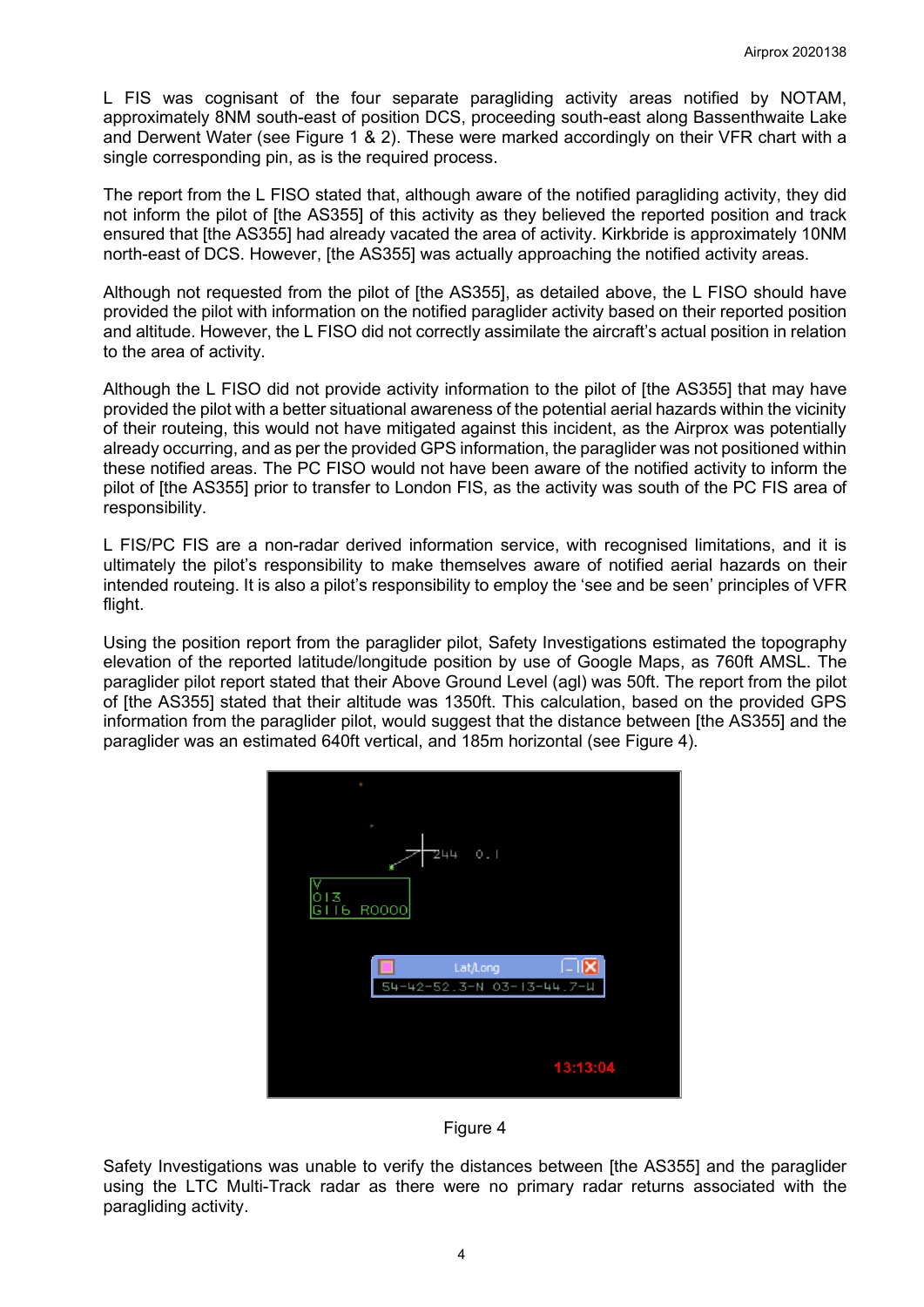## **UKAB Secretariat**

The AS355 pilot supplied a GPS log of the flight, from which it was possible to resolve their track in relation to the reported position of the paraglider. It was possible to establish that the AS355 was at an altitude of approximately 1350ft (+30ft) and that the aircraft's ground track passed no closer than approximately 600m to the west of the paraglider's reported position.

The Paraglider and AS355 pilots shared an equal responsibility for collision avoidance and not to operate in such proximity to other aircraft as to create a collision hazard. [1](#page-4-0) If the incident geometry is considered as head-on or nearly so then both pilots were required to turn to the right.<sup>[2](#page-4-1)</sup> If the incident geometry is considered as converging then the AS355 pilot was required to give way to the paraglider. [3](#page-4-2)

#### **Comments**

#### **BHPA**

The BHPA has ascertained from the instructor that they usually submit a NOTAM for the flying site they were operating from on that day but had accidentally omitted to do so on this occasion. Although the student did see the helicopter whilst they were flying, they were at a very early stage of training and were oblivious to the possible effects of rotor downwash on their canopy and had not been taught any evasive/high-viz manoeuvres. Fortunately, the instructor was able to guide the pilot away from any likely areas of rotor downwash.

Two additional actions which may have increased the helicopter pilot's situational awareness were a verbal prompt from the London FISO who knew of the NOTAM'd areas a little further along the helicopter's course line and, second, whether the pilot was using a software-based moving map display which may have featured active NOTAM'd areas on their course-line. Notwithstanding the above, the incident happened in Class G airspace and, therefore, both pilots were equally responsible for avoiding each other.

The BHPA fully accepts that a slow moving paraglider seen from above against the ground is almost impossible to see from a higher, faster moving aircraft, so learning how to negate the 'holes lining up in the Swiss cheese' scenario is an educational process that begins in schools and continues throughout a pilot's flying career. We believe that the dangers of both aircraft propeller prop-wash and helicopter downwash during start-up, taxiing, hovering and flying should be strongly emphasised to student pilots – especially with regards to the proximity of lighter aircraft such as microlights, sailplanes, paragliders and hang gliders. Finally, The Cumbrian Airspace Users Forum - which is subscribed to and has interaction with all users of Cumbria's airspace (RAF, Carlisle airport, ATC, air ambulance, police, commercial drone operators, light aircraft clubs, hot air balloons, BMAA clubs, RC model clubs, BHPA clubs) is a useful tool showing flying activity for anyone flying, or new to flying, in the Lakes area.

#### **Summary**

An Airprox was reported when a paraglider and an AS355 flew into proximity near Bassenthwaite Lake at  $\sim$ 1313Z on Tuesday 29<sup>th</sup> September 2020. Both pilots were operating under VFR in VMC, the paraglider was not in receipt of an Air Traffic Service; the AS355 pilot was in receipt of a Basic Service from London Information.

<span id="page-4-0"></span><sup>1</sup> SERA.3205 Proximity.

<span id="page-4-1"></span><sup>2</sup> SERA.3210 Right-of-way (c)(1) Approaching head-on.

<span id="page-4-2"></span><sup>3</sup> SERA.3210 Right-of-way (c)(2) Converging.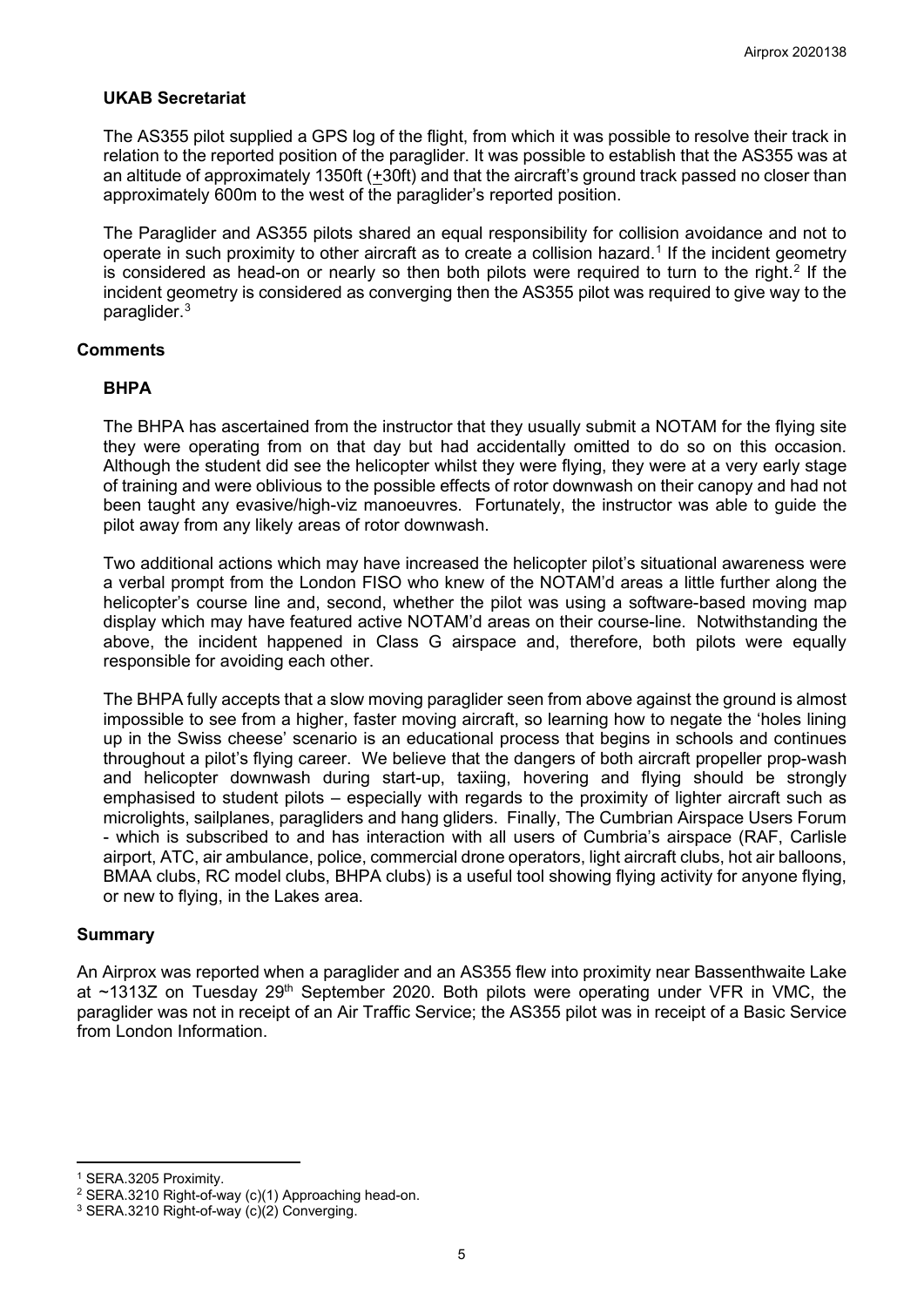# **PART B: SUMMARY OF THE BOARD'S DISCUSSIONS**

Information available consisted of reports from both pilots, radar photographs/video recordings, reports from the air traffic controllers involved and reports from the appropriate operating authorities. Relevant contributory factors mentioned during the Board's discussions are highlighted within the text in bold, with the numbers referring to the Contributory Factors table displayed in Part C.

Due to the exceptional circumstances presented by the coronavirus pandemic, this incident was assessed as part of a 'virtual' UK Airprox Board meeting where members provided a combination of written contributions and dial-in/VTC comments.

The Board first considered the actions of the paraglider pilot, and heard from a paraglider member that the instructor involved usually submits a NOTAM for their planned activity but, on this occasion, they had omitted to do so. They went on to explain that revised system for paraglider pilots to submit NOTAMs via CANP<sup>[4](#page-5-0)</sup> is much improved and pilots are actively encouraged to use this notification procedure, as evidenced by the 4 NOTAMs issued to the south of where the paraglider pilot had been operating. The paraglider member also highlighted the existence of the Cumbrian Airspace Users Forum, and the Board wished to encourage pilots to make use of this resource via Carlisle Lake District Airport. Returning to the Airprox itself, members noted that the paraglider pilot had been in the very early stages of their training and therefore would only have been equipped with a radio through which they would have been receiving instructions from their instructor; thus, they would have had no means of gaining situational awareness of the approaching helicopter (**CF3**) and would have relied on their lookout and that of their instructor. In the event, the instructor had heard and then seen the approaching helicopter and, having been concerned by its proximity to the paraglider (**CF6**), had directed the student on where to fly to increase the separation between the paraglider and the AS355.

Turning to the actions of the AS355 pilot, a helicopter pilot member wondered why they had chosen to transit at such a low altitude and opined that this may have been because the pilot generally operated at similar heights and so was quite comfortable with this height for their transit. However, the Board felt that the pilot may have been better served by transiting at a higher altitude, thus reducing the likelihood of encountering other airspace users that can only operate closer to the ground (**CF2**). The Board then briefly discussed the flow arrows that apply to military low-flying aircraft in the Lake District (and in other areas around the UK) and felt that, although not germane to this particular Airprox, knowledge of these flow arrows amongst civil aviators is relatively limited; the Board wished to remind pilots that details of military flow arrows can be found in the UK eAIP.<sup>[5](#page-5-1)</sup> Notwithstanding, the Board agreed that, without any means of gaining situational awareness on the presence of the paraglider – the paraglider had not been operating in an area NOTAM'd as active with paragliders and the TCAS I equipment on the helicopter could not have detected the paraglider (**CF3**, **CF4**) – the AS355 pilot had had to rely on the See and Avoid barrier for the detection of the paraglider and that they had not seen it (**CF5**).

Members then briefly considered the actions of the London FISO and agreed that they had not correctly assimilated the relative positions of the pilot's initial position report and the NOTAM'd paragliding activity, and had therefore not considered it relevant information to have been passed to the AS355 pilot. In any case, the Board also felt that there had been insufficient time between the AS355 pilot's initial call and the Airprox itself for the FISO to have offered any information on paragliding activity anyway. The Board heard from an ATC advisor that the Prestwick FISOs do have access to pertinent information outside their area of responsibility – in this case, the paragliding NOTAMs were outside the Prestwick FISO's area but were considered to have been far enough south for the Prestwick FISO to have not been required to warn the AS355 pilot of the activity. In the event, the London FISO had not been required to monitor the AS355 under the terms of a Basic Service (**CF1**) and so the Board agreed that there was little more that they could have done.

<span id="page-5-0"></span><sup>4</sup> Civil Aircraft Notification Procedure – a system by which civil operators inform the Military Low Flying Operations Flight (LFOF) of their activity that is likely to be of interest to low-flying military aircraft. For activity involving paragliders, LFOF has agreed to submit a NOTAM request through NATS AIS on behalf of the paraglider pilot(s).

<span id="page-5-1"></span><sup>&</sup>lt;sup>5</sup> UK eAIP ENR 6-76 available at: [https://www.aurora.nats.co.uk/htmlAIP/Publications/2020-12-03-AIRAC/html/index-en-](https://www.aurora.nats.co.uk/htmlAIP/Publications/2020-12-03-AIRAC/html/index-en-GB.html)[GB.html](https://www.aurora.nats.co.uk/htmlAIP/Publications/2020-12-03-AIRAC/html/index-en-GB.html)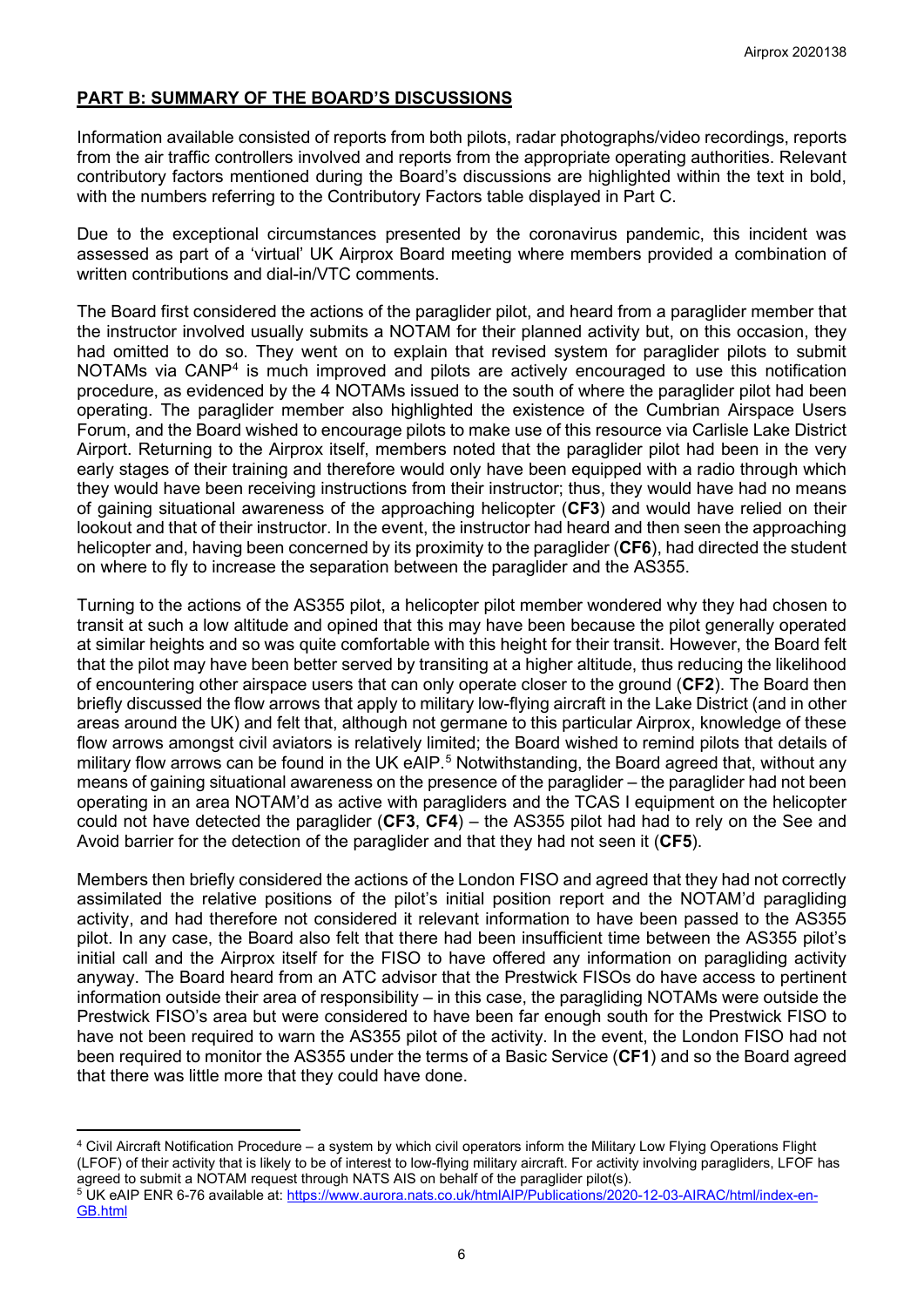The final discussion pertinent to this Airprox concerned the effects of helicopter rotor downwash on paraglider and paramotor canopies; a paraglider member informed the Board that paraglider pilots are taught the dangers of rotor downwash and the risk of a collapsed canopy from the very outset of their training and wondered if helicopter pilots were taught similarly; a helicopter pilot member confirmed that they were. Whilst it was not the place of the Board to consider risks outside the risk of collision, the Board wished to remind helicopter pilots to be cognisant of the effects of their rotor downwash on, in particular, parachutes and paraglider canopies.

Continuing on the subject of risk, members finally considered the risk of collision between the 2 aircraft involved. The Board was grateful to the AS355 pilot for their GPS log files, without which it would not have been possible to assess the separation between the paraglider and the helicopter. It was noted that this GPS log had not been available to the NATS investigation and that this explained the disparity between the separation assessed by the NATS Investigator and that assessed by the UKAB Inspector. The Board noted that neither pilot involved considered the risk of collision as high, and that the GPS track of the AS355 passed approximately 600m to the west of the paraglider's reported position, with a vertical separation of approximately 500ft. Given this information, members felt that there had been no risk of collision but there was a relatively even split between assigning a risk category C (safety degraded) and a risk category E (normal safety standards and parameters had pertained); after a brief discussion, the majority of Board members agreed that a risk category E was appropriate for this Airprox.

# **PART C: ASSESSMENT OF CONTRIBUTORY FACTORS AND RISK**

## Contributory Factors:

|     | 2020138                                                        |                                                                                                     |                                                                  |  |  |  |  |  |  |
|-----|----------------------------------------------------------------|-----------------------------------------------------------------------------------------------------|------------------------------------------------------------------|--|--|--|--|--|--|
| CF. | <b>Factor</b>                                                  | <b>Description</b>                                                                                  | Amplification                                                    |  |  |  |  |  |  |
|     | <b>Ground Elements</b>                                         |                                                                                                     |                                                                  |  |  |  |  |  |  |
|     | • Situational Awareness and Action                             |                                                                                                     |                                                                  |  |  |  |  |  |  |
| 1   | Contextual                                                     | • ANS Flight Information Provision<br>Not required to monitor the aircraft under the agreed service |                                                                  |  |  |  |  |  |  |
|     | <b>Flight Elements</b>                                         |                                                                                                     |                                                                  |  |  |  |  |  |  |
|     | <b>• Tactical Planning and Execution</b>                       |                                                                                                     |                                                                  |  |  |  |  |  |  |
| 2   | <b>Human Factors</b>                                           | • Flight Planning and Preparation                                                                   |                                                                  |  |  |  |  |  |  |
|     | • Situational Awareness of the Conflicting Aircraft and Action |                                                                                                     |                                                                  |  |  |  |  |  |  |
| 3   | Contextual                                                     | • Situational Awareness and Sensory<br>Events                                                       | Pilot had no, late or only generic, Situational Awareness        |  |  |  |  |  |  |
|     | • Electronic Warning System Operation and Compliance           |                                                                                                     |                                                                  |  |  |  |  |  |  |
| 4   | Technical                                                      | • ACAS/TCAS System Failure                                                                          | Incompatible CWS equipment                                       |  |  |  |  |  |  |
|     | • See and Avoid                                                |                                                                                                     |                                                                  |  |  |  |  |  |  |
| 5.  | <b>Human Factors</b>                                           | • Monitoring of Other Aircraft                                                                      | Non-sighting or effectively a non-sighting by one or both pilots |  |  |  |  |  |  |
| 6   | • Perception of Visual Information<br><b>Human Factors</b>     |                                                                                                     | Pilot was concerned by the proximity of the other aircraft       |  |  |  |  |  |  |

Degree of Risk: E

## Safety Barrier Assessment<sup>[6](#page-6-0)</sup>

In assessing the effectiveness of the safety barriers associated with this incident, the Board concluded that the key factors had been that:

## **Ground Elements:**

**Situational Awareness of the Confliction and Action** were assessed as **not used** because the London FISO was not required to monitor the AS355 under the terms of a Basic Service.

<span id="page-6-0"></span><sup>&</sup>lt;sup>6</sup> The UK Airprox Board scheme for assessing the Availability, Functionality and Effectiveness of safety barriers can be found on the [UKAB Website.](http://www.airproxboard.org.uk/Learn-more/Airprox-Barrier-Assessment/)